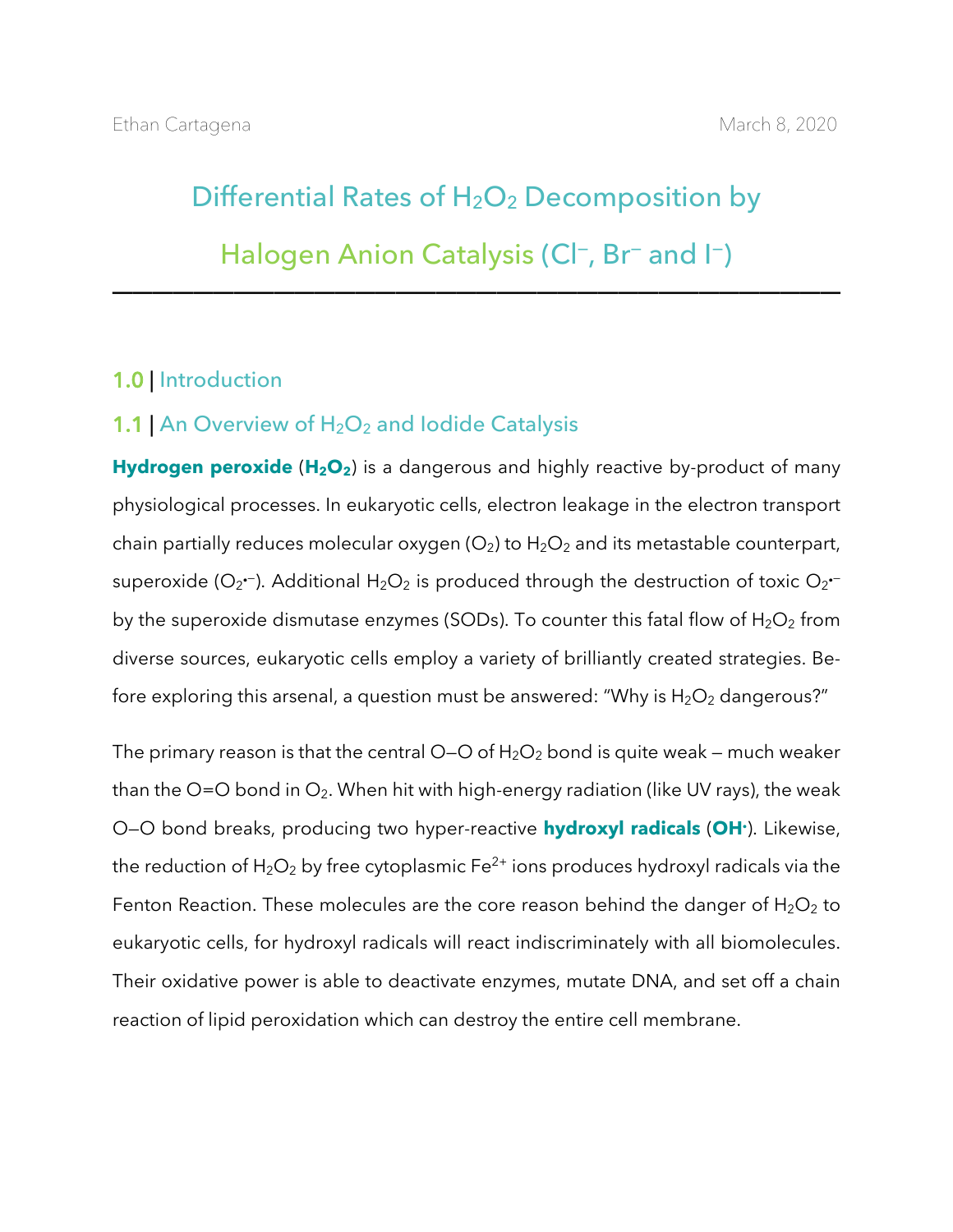With this understanding, we can now observe the methods by which eukaryotic cells combat hydrogen peroxide. In human cells, the ultra-specific enzyme catalase converts  $H<sub>2</sub>O<sub>2</sub>$  to harmless  $H<sub>2</sub>O$  and  $O<sub>2</sub>$ . Plus, there are the glutathione peroxidases (GPxs), a class of enzymes which break down not only H<sub>2</sub>O<sub>2</sub> but also organic peroxides.<sup>\*</sup>

Yet of particular relevance to this study is another method known to be employed by marine algae – the use of *inorganic* iodine as a catalyst for  $H_2O_2$  decomposition [1]. Shocking enough is a biological catalysis occurring non-enzymatically; but even more shocking is the fact that the catalyst is in elemental form, as the **iodide** (**I —**) ion.

The iodide catalyst operates via a simple two step reaction mechanism:

$$
H_2O_2 + I^- \to H_2O + IO^-
$$
  

$$
IO^- + H_2O_2 \to I^- + H_2O + O_2
$$

I — ion is regenerated over the steps of the reaction, fitting the definition of a catalyst. Overall, the net reaction is identical to the reaction for catalase catalysis (GPxs do not produce  $H_2O$  and  $O_2$  as by-products – only  $H_2O$ ), which proceeds as follows:

$$
2H_2O_2 \rightarrow 2H_2O + O_2
$$

The instantaneous rate law for the iodide-catalyzed decomposition of  $H_2O_2$  is second order overall, and first order in each of the reactants: **rate =** *k***[H2O2][I—]**.

#### 1.2 | Beyond Iodide Catalysis — The Experimental Idea

With the iodide catalysis in mind, a question naturally arises: "How do the lower period halogens compare to I<sup>-</sup> in catalytic efficiency for the H<sub>2</sub>O<sub>2</sub> decomposition reaction?"

**<sup>\*</sup>** The GPxs are distinguished by an intriguing property — some contain the trace element selenium (Se).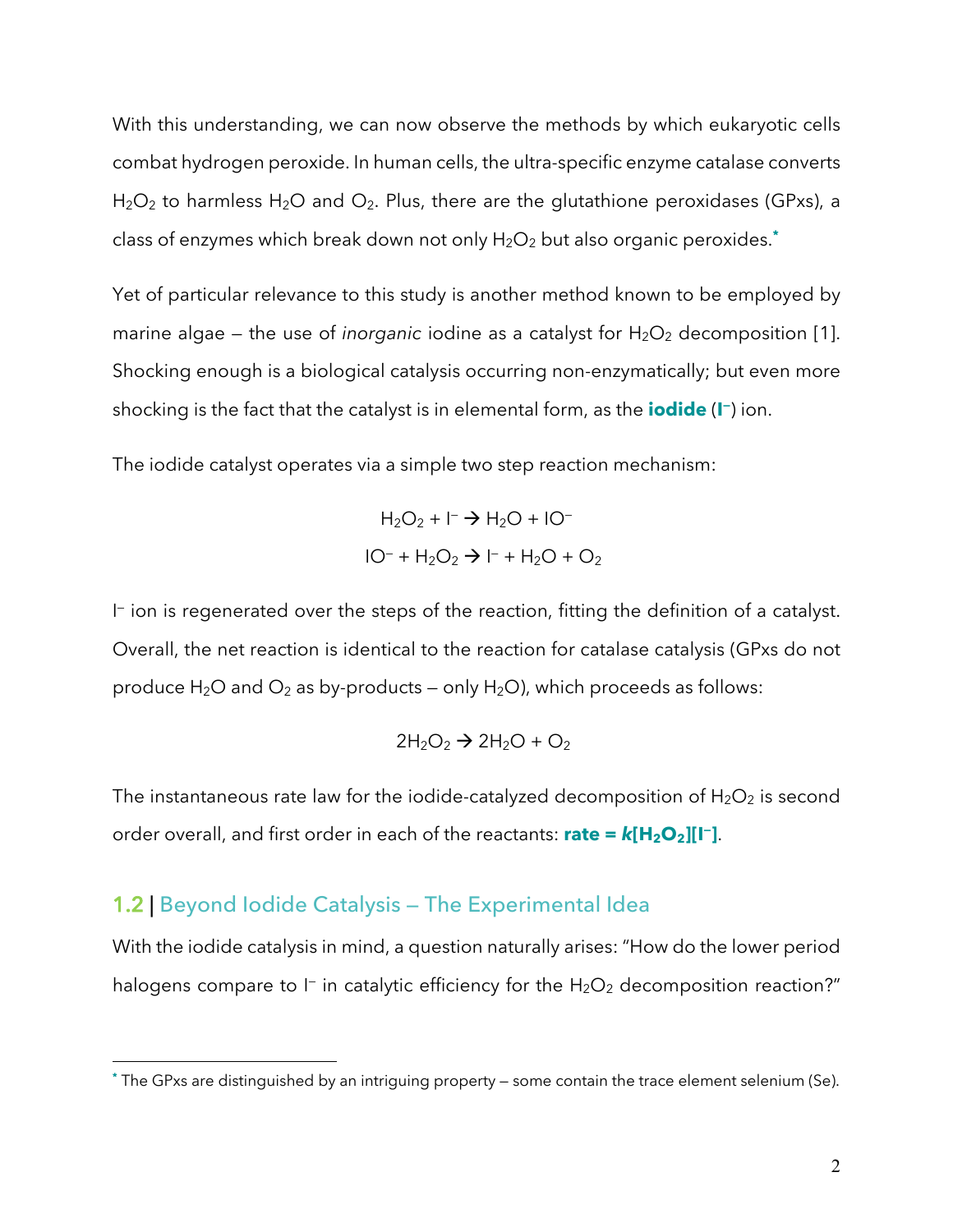This is the question that arose in my mind after learning about iodide catalysis. After rolling the idea round for a while, I decided that fluorine would not be feasible to test since it notoriously reactive. Moreover, the fluoride ion (F<sup>-</sup>) is notably basic, behaving primarily in the protonated form (HF).**\*** Conversely, the strong hydrohalic acids — HCl, HBr and HI – shed their protons 100% in solution, their halogen anions being such weak bases that re-protonation is essentially nonexistent. Thus, as far as general safety and acid-base activity are concerned, the best halogens to test as comparisons to iodine are bromine (Br) and chlorine (Cl). The anions of all three can be easily obtained by dissolving a salt of each element in solution (see Section 2.1).

Now the only difficulty comes in actually *measuring* the reaction rates. The solution to this difficulty is the idea of measuring the  $O<sub>2</sub>$  gas which bubbles out solution during the reaction (see Section 1.1). Eventually, we determined to make the measurements with a digital pressure sensing instrument. (See Section 7 for information on the individuals who contributed to the critical experimental design steps detailed in this paragraph.)

#### 2.0 | Materials

#### 2.1 | Chemicals

- Potassium Iodide (KI), 0.1 M aqueous solution
- Potassium Bromide (KBr), dry powder / crystals
- Sodium Chloride (NaCl), sea salt crystals
- Hydrogen Peroxide  $(H_2O_2)$ , 3% aqueous solution (~0.88 M)
- Distilled Water  $(H_2O)$ , Arrowhead brand
- San Pellegrino Beverage, for testing Gas Pressure Sensor

**<sup>\*</sup>** I say "behaving" because recent evidence suggests that HF really is a strong acid, and only "behaves" as a weak acid because the ion pair (H<sub>3</sub>O<sup>+</sup>···F<sup>-</sup>) is so tightly bound that the acidic proton is neutralized.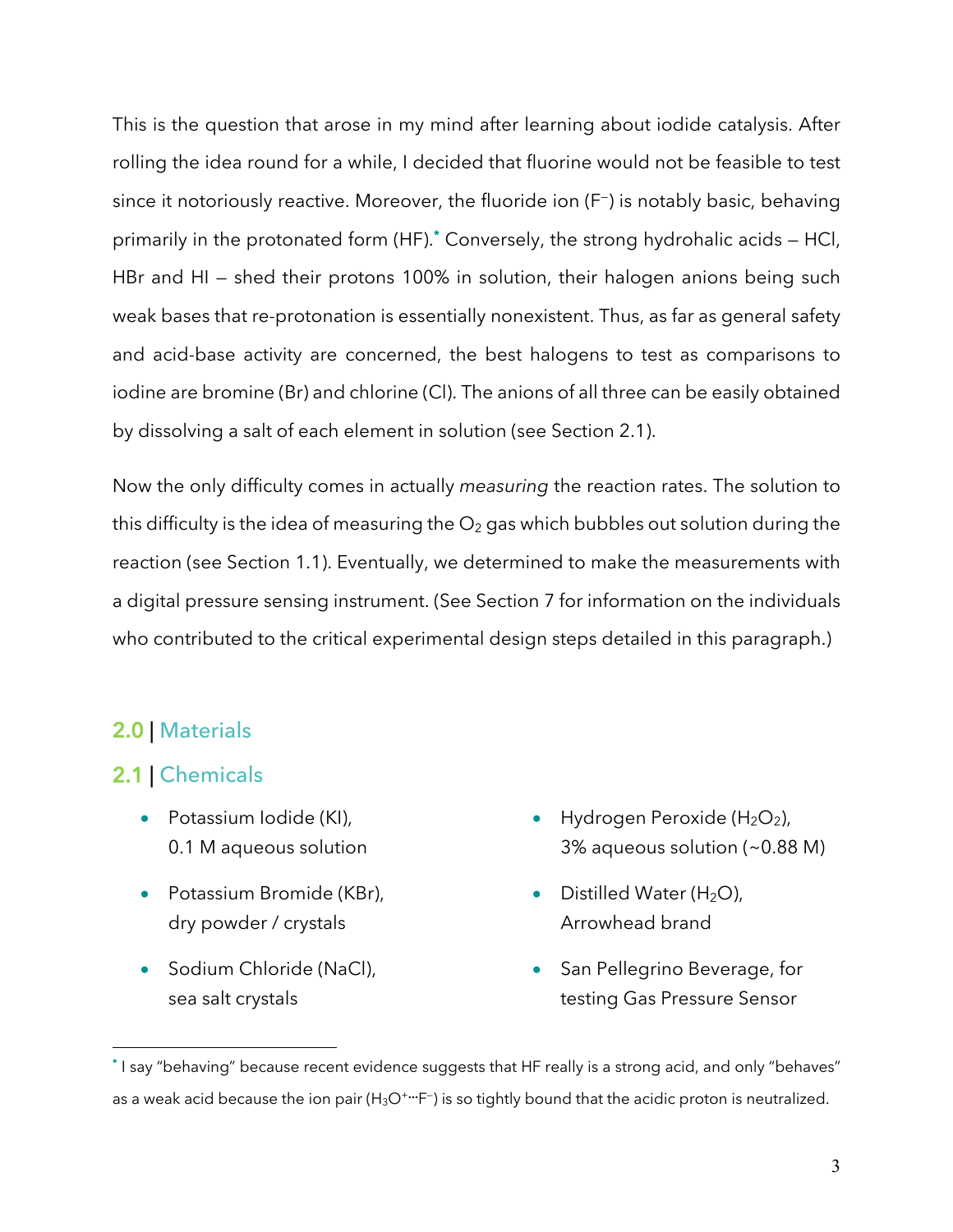# 2.2 | Apparatus

- Erlenmeyer Flasks (150 and 250 mL), for housing stock solutions
- Erlenmeyer Flask (50 mL), to act as the reaction chamber
- Go Direct® Gas Pressure Sensor, from Vernier Science Equipment
- Accompanying Vernier Graphical Analysis software,
- 3.0 mL pipettes, for applying small amounts of solutions
- Transfer beaker (50 mL), for pouring catalyst solutions
- Long plastic stirrers, for mixing stock solutions
- Professional Digital Mini Scale, accuracy  $\pm$  0.001 g

# 3.0 | Purpose and Hypothesis

The purpose of this experiment is to compare the reaction rates of iodide-, bromideand chloride-catalyzed  $H_2O_2$  decomposition. Accordingly, I will present my hypothesis about the relative catalytic rates of each halogen anion.

I think that I<sup>-</sup> will have the highest catalytic rate for two main reasons:

- **1.** Iodide catalysis is the method employed by marine algae and it is definitely plausible that the most efficient method would be found in nature.
- **2.** Chemical evidence also points toward I<sup>-</sup> producing the fastest rate.

This evidence is comprised of some general trends regarding element families on the Periodic Table and comparison between the halogen and chalcogen families. Firstly, "Heavier elements are more polarizable ('softer') than lighter ones…this usually leads to more rapid electrophilic and nucleophilic substitutions at the element" [2]. In redox chalcogen chemistry, this idea has been enthusiastically embraced in research papers that compare the reactivities of sulfur and its heavier congener, selenium. Just as one might predict from the family trend, selenium comes out on top in terms of reactivity.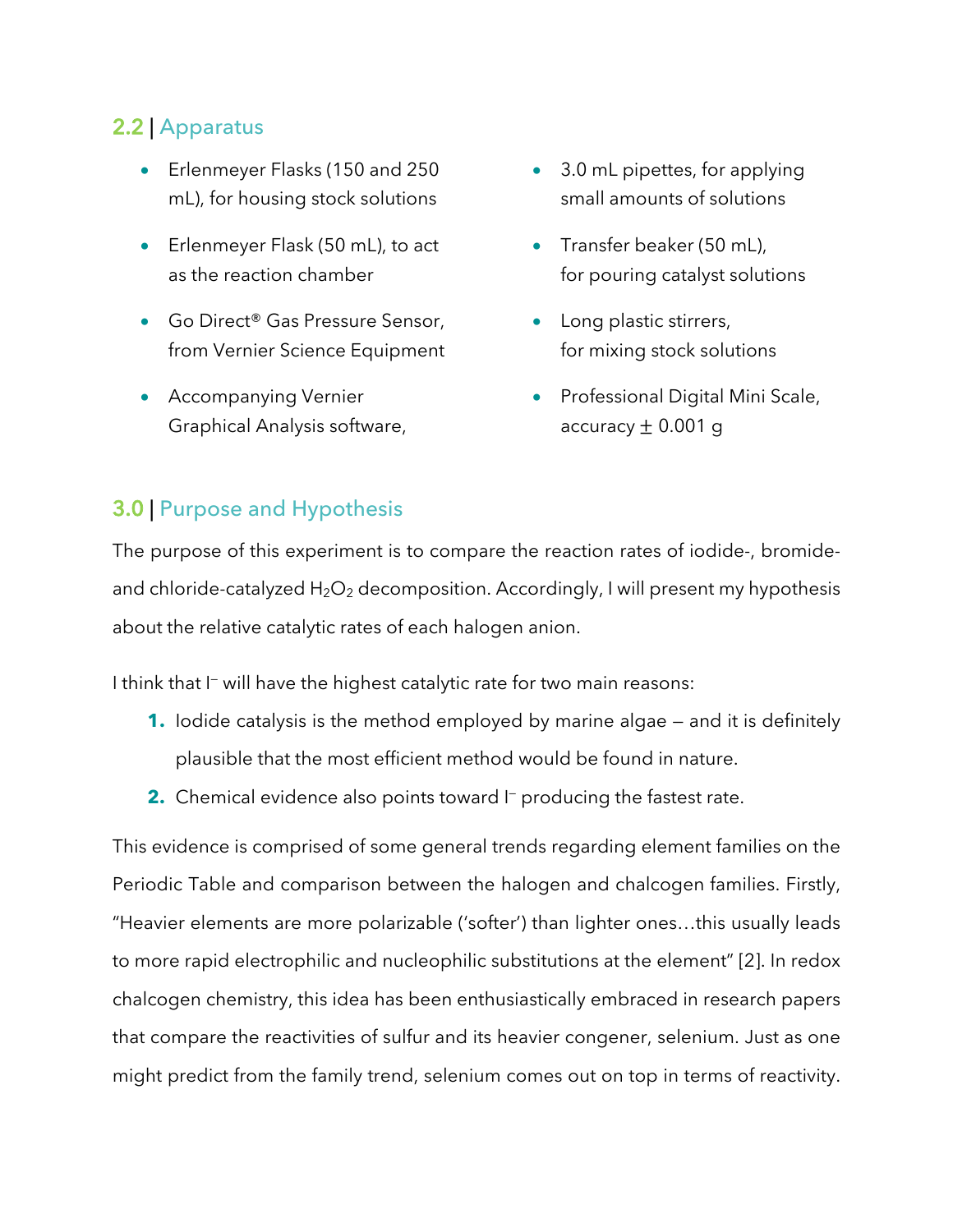Fundamentally, the reason for selenium's higher reactivity is that its "…outer valence electrons…are…more loosely held than those of sulfur" [2]. Colloquially, selenium's outer electrons have been "…described as 'easy in, easy out' relative to sulfur…" [3].

By way of extrapolation, this logic can be applied to the halogens. Iodide anion is the largest and most polarizable of the three halogen anions to be tested, and therefore it should be the most nucleophilic and reactive of the three. Reactivity should decrease up the halogen family; bromide should show less reactivity than iodide, but more than chloride. Therefore, my hypothesis for the relative catalytic reaction rates of the three halogen anions is as follows, from fastest to slowest: **I —** > **Br—** > **Cl—**.

#### 4.0 | Procedures

#### 4.1 | Preparing Stock Solutions

We obtained  $H_2O_2$  in a standard over-the-counter brown bottle, at a concentration of 3%, which  $≈$  0.88 M. We also obtained iodide anion as a 0.1 M aqueous solution of Kl. However, we were only able to bromide anion as dry crystals of KBr. Thus, we needed to make the KBr solution ourselves. In order to maintain concentration consistency, we performed the necessary calculations for the creation 0.1 M KBr solution.

The desired volume of KBr solution was 0.2 L (200 mL). Using the formula *n* = *CV*:

$$
\frac{0.1 \text{ mol}}{L} \times 0.2 \text{ L} = 0.02 \text{ mol}
$$

Then, converting to grams via the molar mass of KBr:

$$
\frac{119.0 \ g}{1 \ mol} \times 0.02 \ mol = 2.38 \ g
$$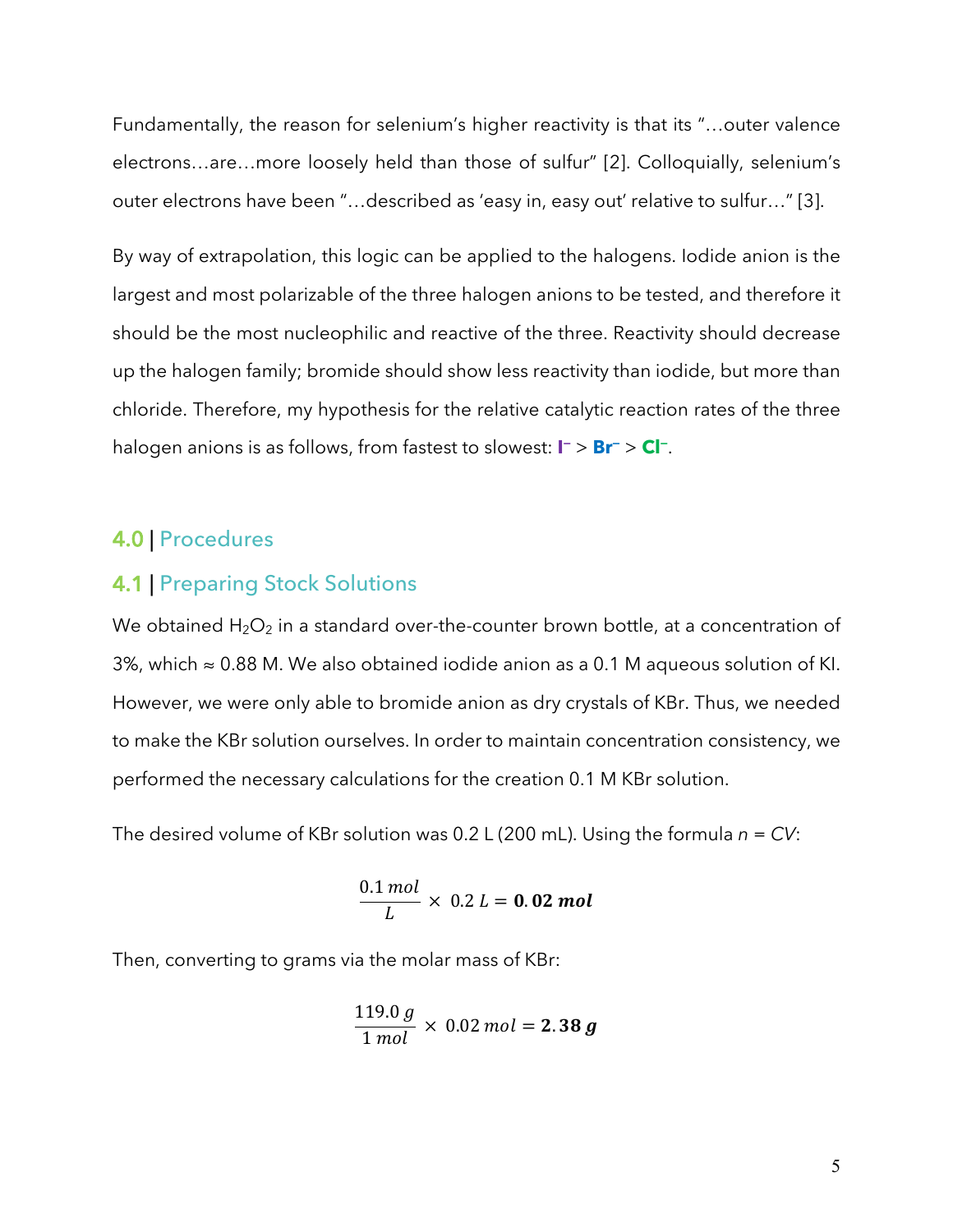Using the Digital Mini Scale, we weighed out 2.381 g of dry, crystalline KBr powder and added enough water to obtain 200 mL of the solution. The resulting stock solution was housed in a 250 mL Erlenmeyer flask, which was put aside until further use.

To obtain the final halogen anion — chloride — we crushed pure sea salt (NaCl) into a fine crystalline powder. The difference in alkali metal cation between this salt and the other two halogen salts (Na vs. K) is of no concern to the purposes of this experiment. The desired volume of NaCl solution was 0.15 L (150 mL). Using the formula *n* = *CV*:

> 0.1 mol  $\frac{n\pi}{L}$  × 0.15 L = **0.015 mol**

Then, converting to grams via the molar mass of NaCl:

$$
\frac{58.5 \ g}{1 \ mol} \times 0.015 \ mol = 0.8775 \ g
$$

Using the Digital Mini Scale, we weighed out 0.878 g of dry, crystalline NaCl powder and added enough water to obtain 150 mL of the solution. The resulting stock solution was housed in a 150 mL Erlenmeyer flask, which was put aside until further use.

Thus, we ensured that all three catalytic halogen solutions had a 0.1 M concentration.

#### 4.2 | Experimental Design

As explained in Section 1.2, the key to measuring the reaction rates of halogen-anioncatalyzed  $H_2O_2$  decomposition is tracking the rate of  $O_2$  gas production over time. To do this, we employed the Go Direct® Gas Pressure Sensor, manufactured by Vernier Science Equipment. This Pressure Sensor corks into the mouth of a 50 mL Erlenmeyer flask, which acts as the reaction chamber. The pressure data collected by the Sensor is displayed in real-time on a computer, using the Vernier Graphical Analysis software.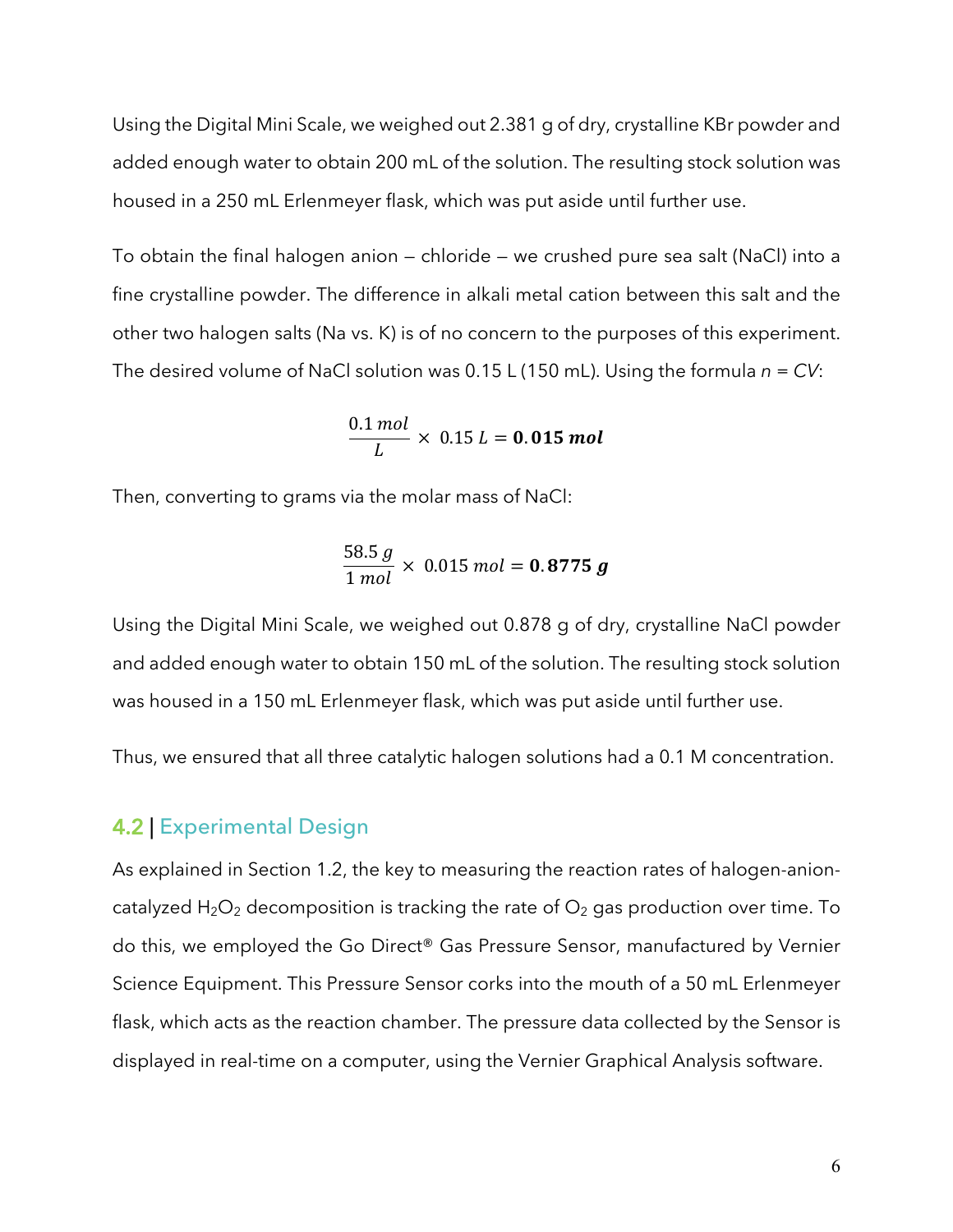In all the trials except for the Control, we employed a 30 mL / 30 mL volumetric ratio of substrate reactant  $(H_2O_2)$  to halogen catalyst solution. However, due to concentration differences between the substrate and catalyst solutions, the actual mole *amounts* of chemicals differed significantly. The formula  $n = CV$  gives the mole amounts for  $H_2O_2$ :

$$
\frac{0.88 \, mol}{L} \times 0.03 \, L = 0.0264 \, mol
$$

And likewise, for each of the three catalytic halogen anions (I-, Br-, CI-):

$$
\frac{0.1 \, mol}{L} \times \, 0.03 \, L = 0.003 \, mol
$$

The difference of these values is 0.0234 mol excess  $H_2O_2$ , which may seem too high. However, the stoichiometry of the reaction (see Section 1.1) demonstrates that two  $H_2O_2$  molecules are destroyed for each halogen anion  $X^-$  that is used in catalysis. Plus,  $X^-$  is regenerated at the end of each catalytic cycle, so it is actually quite logical to use a smaller amount of halogen catalyst than  $H_2O_2$  substrate. Equimolar amounts of  $H_2O_2$ and catalyst would cause the reaction to proceed so quickly that pressure data would assume an unreasonably steep curve. Furthermore, the volume of  $O<sub>2</sub>$  gas generated almost instantaneously might create dangerous pressure. All things considered, the 30/30 ratio of reactant substrate to halogen catalyst was suitable for this experiment.

Finally, it must be noted that the 30/30 reactant/catalyst ratio has an important effect on the solution concentrations. When the two solutions are mixed in the reaction flask, the total volume is doubled; as a result, the **concentration of each solution is halved**. Thus, the halogen catalyst solutions have a **constant** "experimental concentration" of **0.05 M**. Similarly, the **initial** experimental concentration of the H<sub>2</sub>O<sub>2</sub> reactant solution is  $\sim$ **0.44 M**. Because the  $H_2O_2$  concentration is *not* constant, this idea of concentration halving will be critical to the calculations presented in Section 5.2.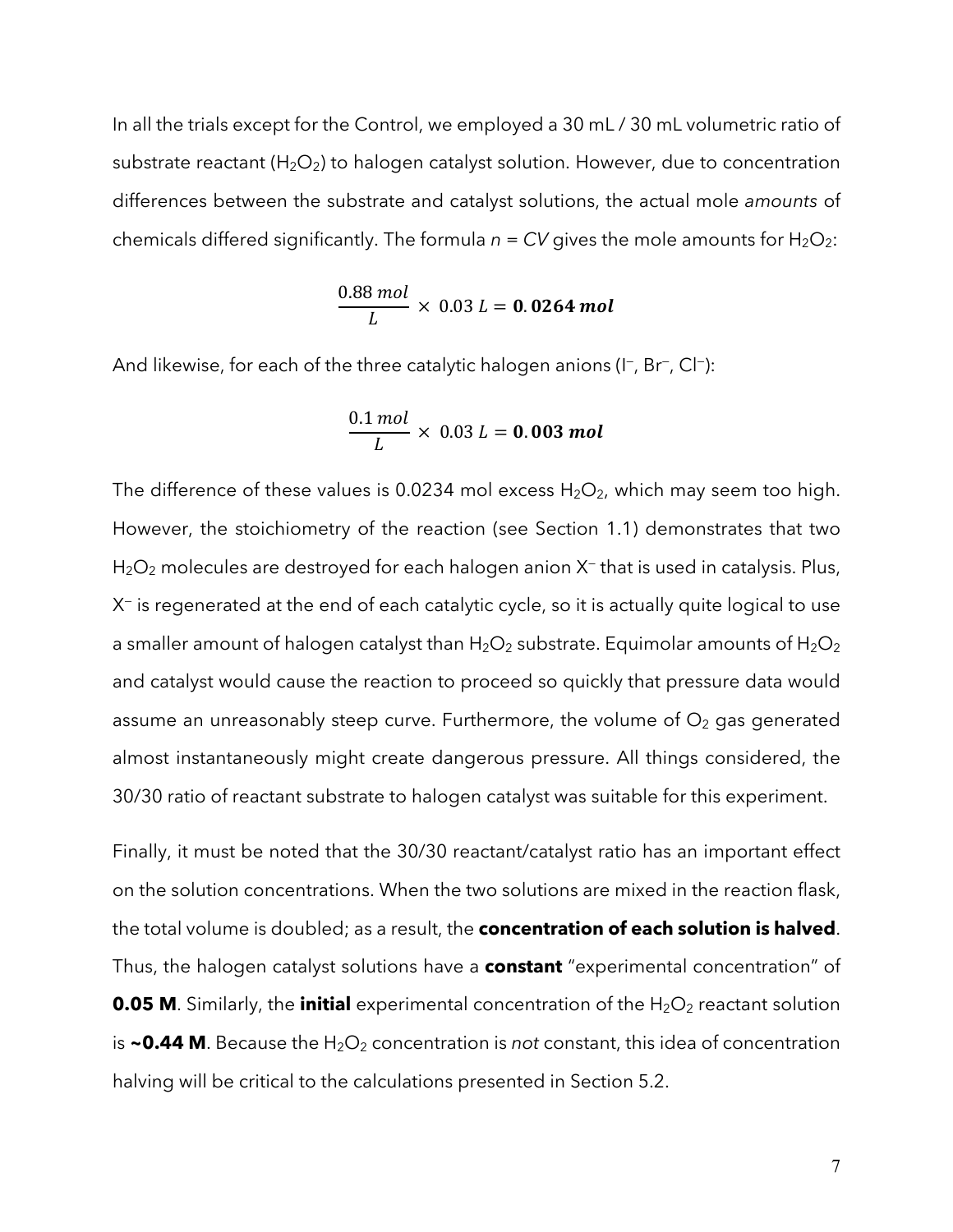# 4.3 | Control, Trials 1-3, and Bonus Trial

As this experiment is heavily dependent on gas pressure, it is good to give a couple data points about the ambient conditions of the laboratory where this experiment was performed. The lab's ambient pressure was found to be ~100.8 kPa, while its ambient temperature was measured to be 22.9 °C (~296 K). Fig. 1 shows the lab in which the experiment was performed. The larger surface **(a)** was used for running the reactions; the smaller surface **(b)** was used for preparing the KBr and NaCl stock solutions. As the general safety protocols would demand, there was a sink present in the laboratory; its edge can be seen on the left-hand side of **Fig. 1b**.



**Control**: We placed 30 mL of 3% H<sub>2</sub>O<sub>2</sub> into a 50 mL Erlenmeyer flask, which acted as the reaction chamber for the trials of this experiment. (Between each trial, the flask was rinsed and swabbed with Q-Tips in order to prevent contamination between different solutions.) After swiftly securing the cork in the flask neck, we monitored  $O_2$  pressure for 10 minutes using the Gas Pressure Sensor, and the data was graphed in real-time using the Graphical Analysis software. The resulting graph is shown in Section 5.1.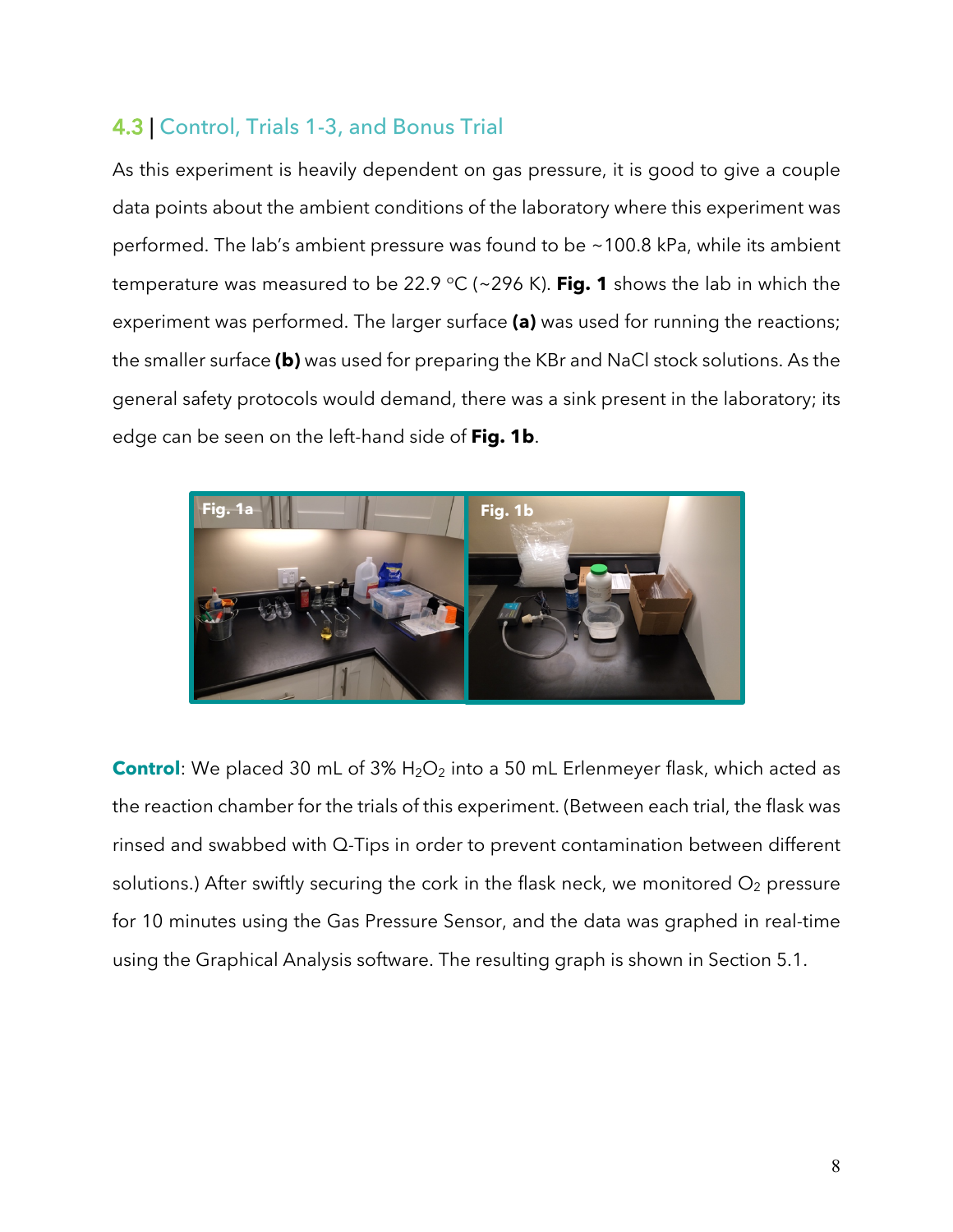**Trial 1 — Iodide Catalysis**: We measured out 30 mL of 0.1 M KI stock solution into the 50 mL transfer beaker. Next, we placed 30 mL of 3%  $H_2O_2$  into the reaction chamber flask. After pouring in the KI solution into the reaction chamber, we swiftly secured the cork in the neck of the flask. We had originally intended to use the Pressure Sensor to measure  $O_2$  production for a duration of 10 minutes, but by a little over 8 minutes, the pressure in the flask had become so extreme**\*** that we were forced to terminate data collection. The resulting graph is shown in Section 5.1. **Fig. 2** shows the experimental set-up described in Section 4.2, using Trial 1 as an example. (The yellow color in the flask is due to a side reaction unrelated to the main catalytic reaction; see Section 5.1).



**Trial 2 — Bromide Catalysis**: All procedures were the same as those in Trial 1, but we used 30 mL of 0.1 M KBr stock solution rather than the KI solution. In contrast to the dramatic color change of Trial 1, the solution in the reaction chamber stayed entirely colorless, and we terminated data collection after about 8 minutes because of the unnoticeable levels of reaction (see Section 5.1 for pressure graph).

<sup>\*</sup> During the reaction, the cork was blown off multiple times by the high O<sub>2</sub> pressure which the reaction generated. However, we managed to keep the cork on long enough to get a relatively accurate graph.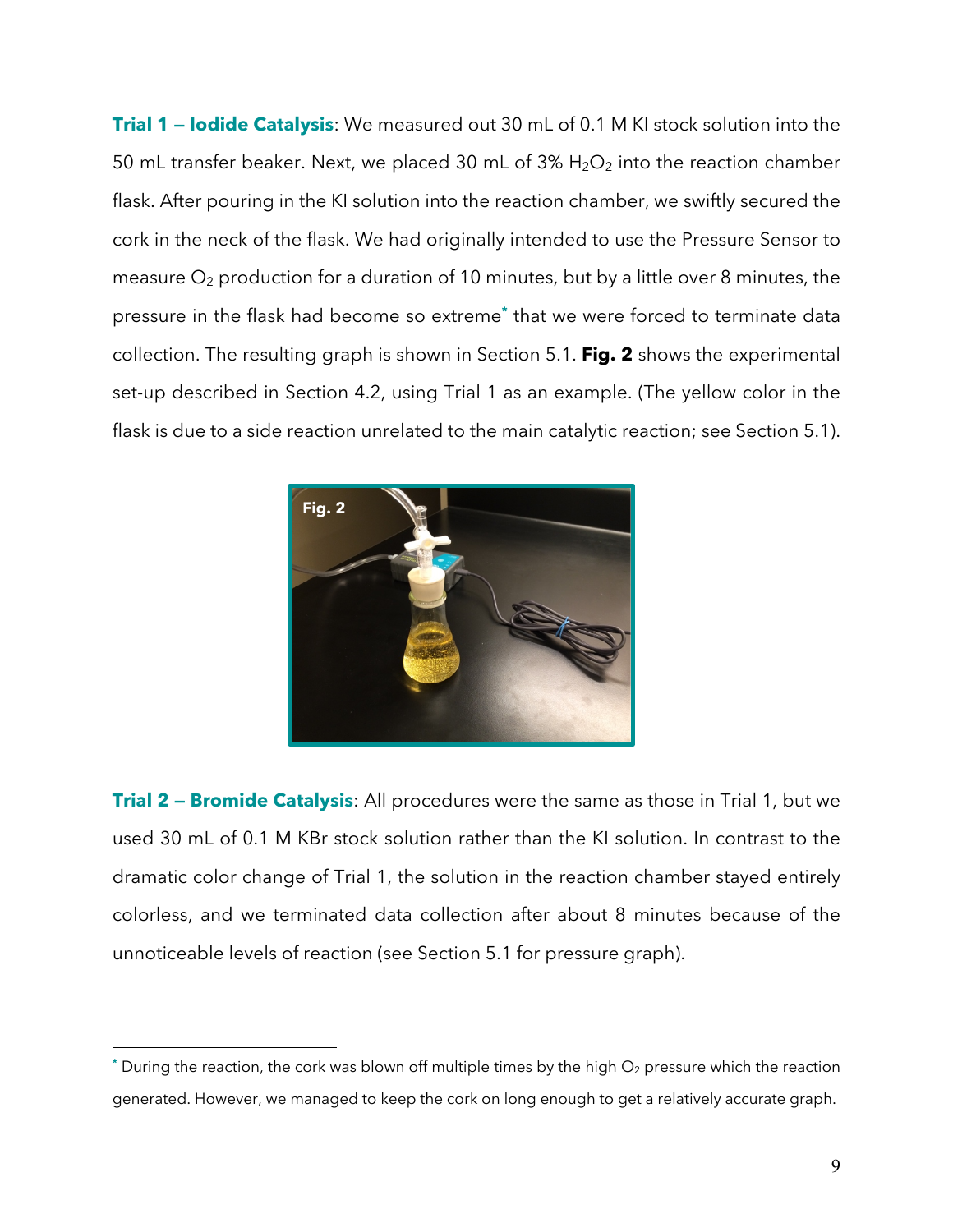**Trial 3 – Chloride Catalysis:** All procedures were the same as those in the previous two trials, but this time we used 30 mL of 0.1 M NaCl stock solution. As with Trial 2, no noticeable reaction occurred within the reaction chamber, and we again terminated data collection after about 8 minutes (see Section 5.1 for pressure graph).

**Bonus Trial — Iodide Catalysis**: Due to the spectacular nature of the reaction carried out in Trial 1, we decided to run a bonus trial with 0.1 M KI as the catalytic solution. All procedures were the same as in Trial 1, except this time, we were more prepared for the high levels of  $O_2$  gas pressure generated by the reaction and were therefore able to prevent the cork from blowing off as often (see Section 5.1 for pressure graph).

## 4.4 | Possible Sources of Error

Before moving on to the presentation and analysis of the data that we collected, it is necessary to list a few possible sources of error for this experiment:

- Failure to secure the cork quickly enough into the neck of the flask; this would result in the Pressure Sensor missing the opening seconds of the reaction.
- Failure to secure the cork tightly enough into the neck of the flask; the escaping gases would cause the Pressure Sensor to record values that are too low.
- Contamination from residual solution from previous trials (this is a low-risk error source, as the flask was meticulously rinsed and swabbed between each trial).
- Contamination from cotton Q-Tip fibers deposited in the flask by swabbing; this could result in some of the halogen anions forming ion-dipole attractions with the polar hydroxyl groups of the cotton fibers, effectively leaching the ions out of solution and hindering their catalytic ability to react with  $H_2O_2$  molecules.

## 5.0 | Results and Discussion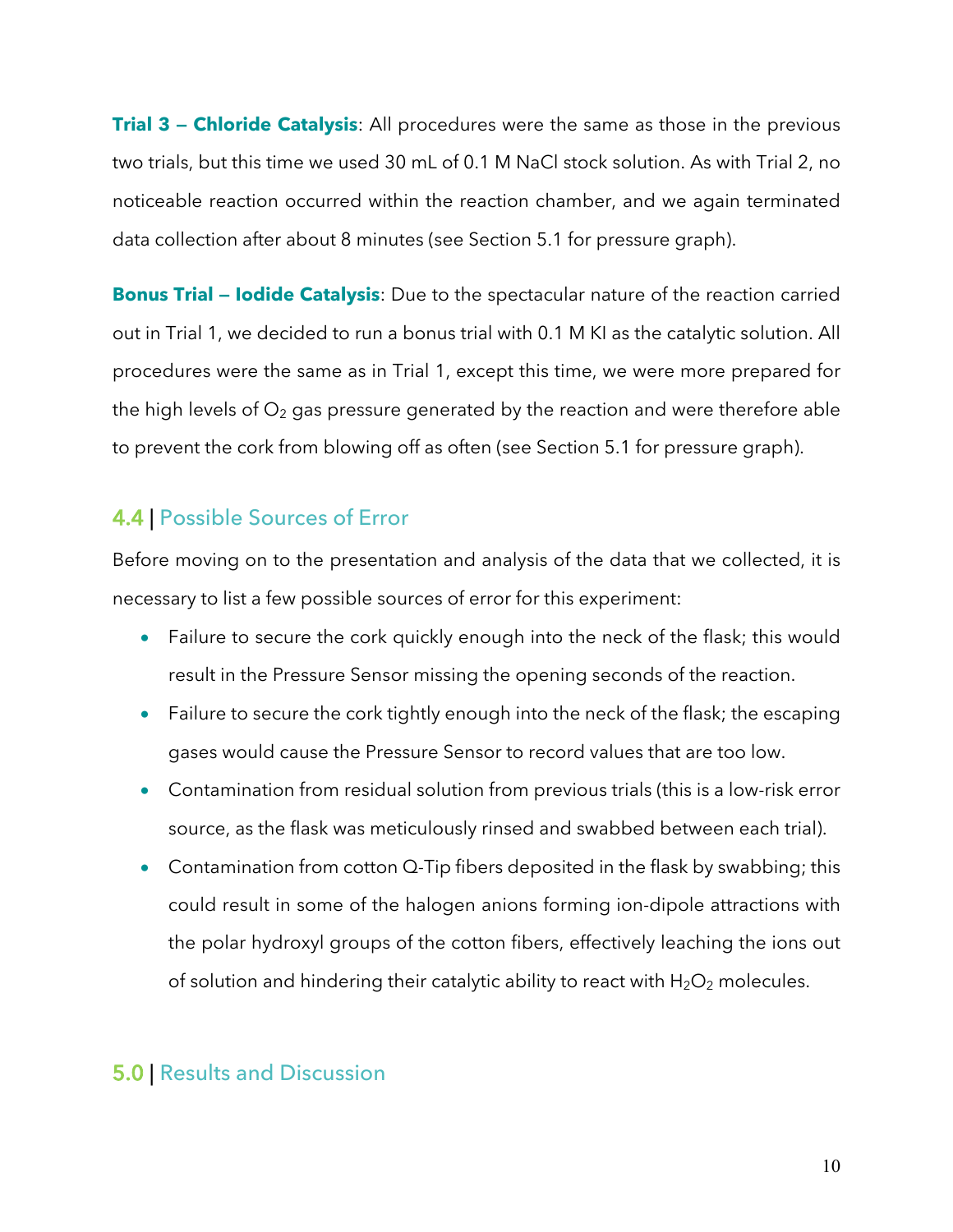## 5.1 | Data for the Experiment

Presented here are the data — both qualitative and quantitative — for this experiment. Included are all five of the  $O_2$  pressure graphs, as well as qualitative observations for the Control, Trials 1-3, and the Bonus Trial.

**Control**: The graph below (**Fig. 3**) gives a "pressure baseline" for the experiment – a reference point for all the other trials. As shown in the graph, the measured pressure flatlines a small amount above**\*** the ambient pressure (~100.8 kPa). This slight rise in pressure is presumably due to the slow, natural decomposition of  $H_2O_2$ ; alternatively, it could be due simply to the presence of a liquid volume in the reaction chamber flask.

Therefore, for any of the following trials to display catalytic activity, they must exhibit pressures that are at least a little above the baseline shown in the graph. To give hard values, we will set the "control pressure" for this experiment at 102.2 kPa, a value that starts to appear consistently after about 120 seconds from *T* = 0.

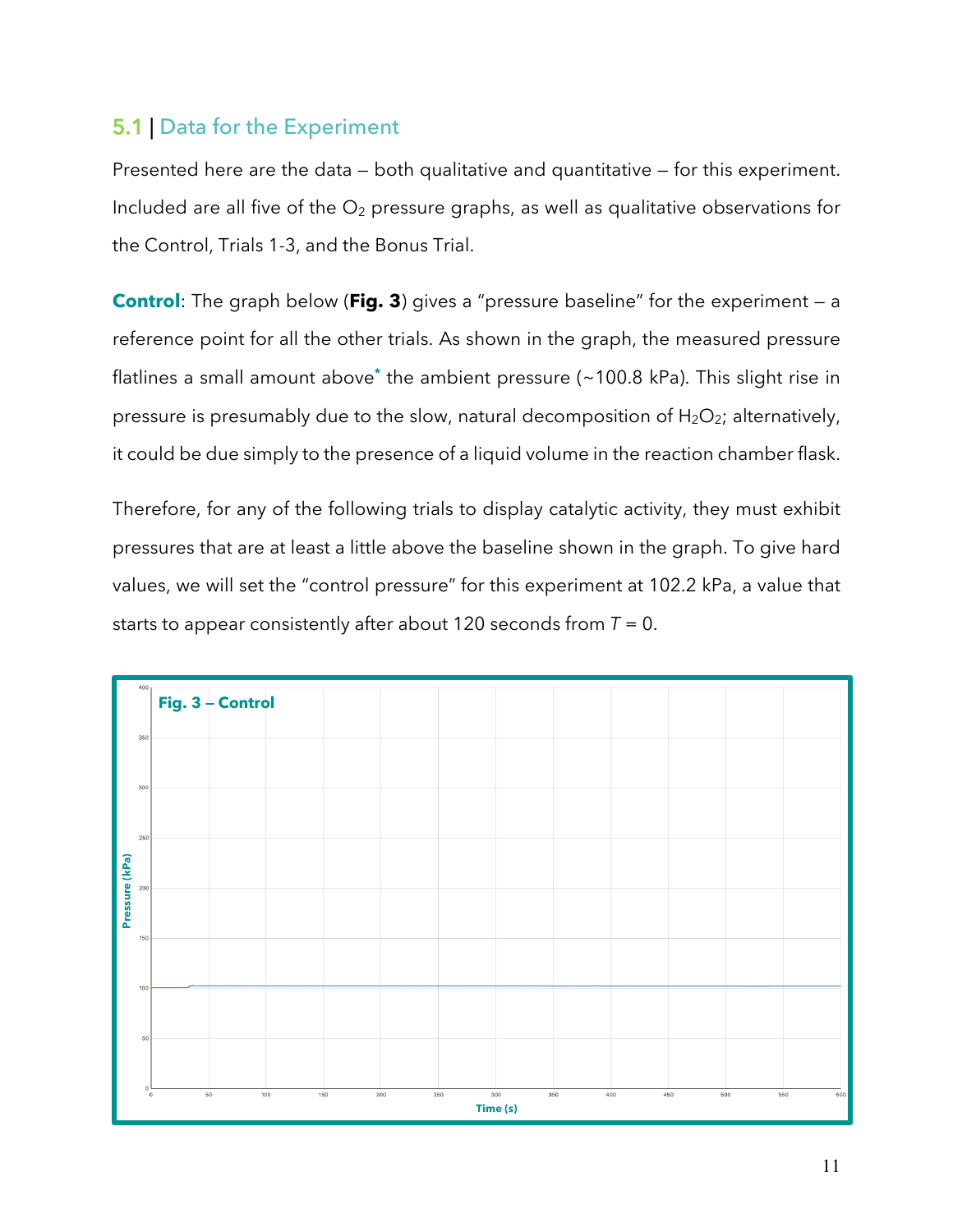**Trial 1 — Iodide Catalysis**: Out of the three halogens tested, the iodide anion was the clear winner in terms of catalytic efficiency. There was simply no comparison between the iodide catalysis reaction and the other two halogen ions — neither qualitatively nor quantitatively. Qualitatively, the reaction between  $\Gamma$  and  $H_2O_2$  proceeded vigorously, producing an abundance of  $O_2$  gas bubbles which streamed up through the solution. The solution also turned a bright yellow color, which we initially inferred as being due to the presence of the intermediate,  $IO^-$ , since all other reacting species are colorless. This hypothesis gave rise to the idea of using color as a "reaction clock" — i.e., the return of the solution to its colorless state would signal the ending of the reaction. However, upon further research, we determined that the color was really caused by an unrelated side reaction, involving the oxidation of I<sup>-</sup> to triiodide (I<sub>3</sub>-) [4]. These ions are brown in high concentrations and yellow in low concentrations (as in this experiment). Thus, the "reaction clock" idea had to be discarded in continuation of this experiment.

The pressure per time graph for Trial 1 (**Fig. 4**) takes the form of a steady curve, which starts off a bit slow and gradually ramps up. The sudden drops in the pressure curve are reflections of when the strong  $O_2$  gas pressure blew the cork off the reaction flask. Peak pressure was recorded at 230.5 kPa at 460 seconds.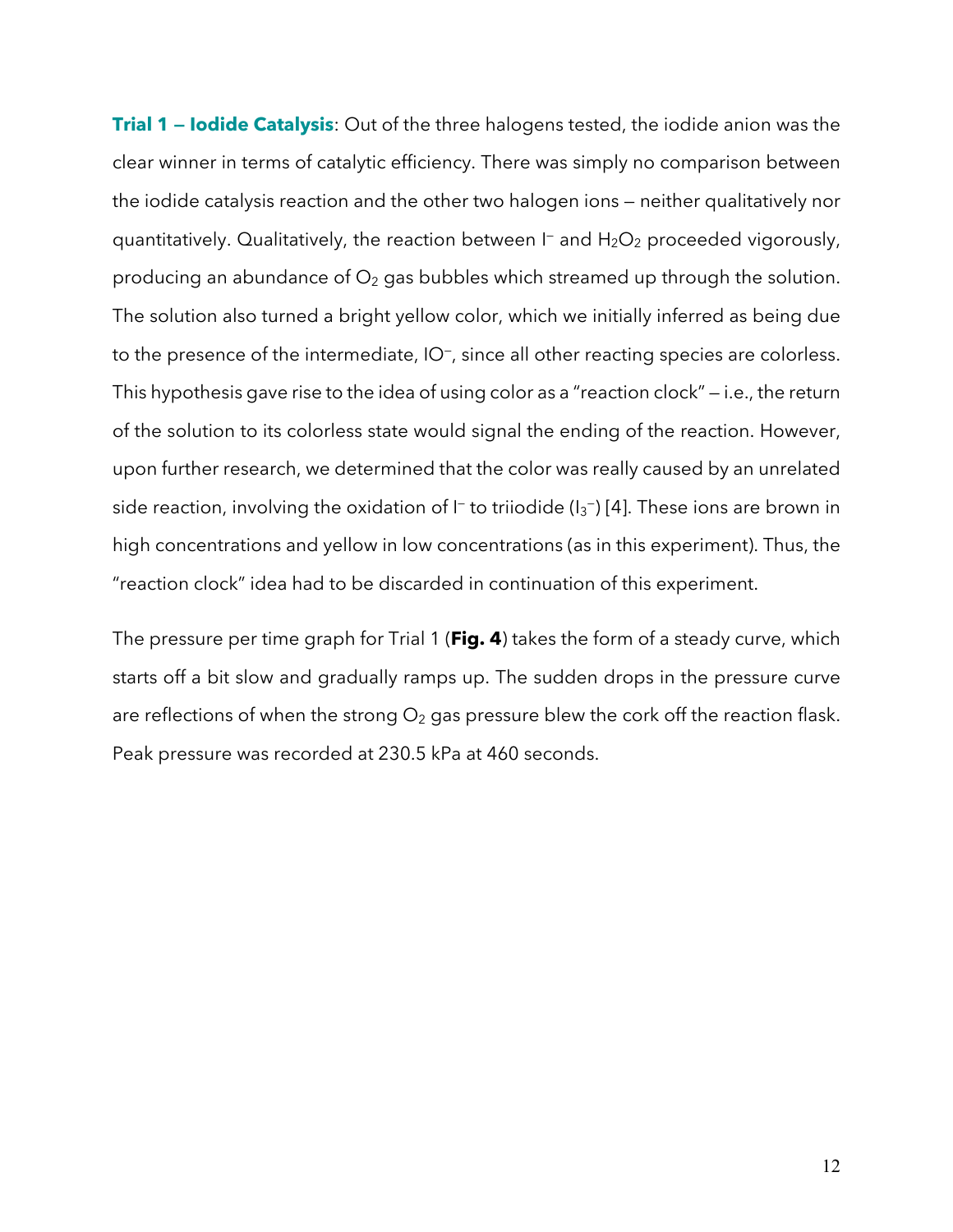

**Trials 2 & 3 — Bromide & Chloride Catalysis**: The results of Trial 2 were the greatest deviation from the hypothesis given in Section 3.0. While we expected the catalytic efficiency of Br<sup>-</sup> to fall somewhere between the efficiencies of I<sup>-</sup> and Cl<sup>-</sup>, the rate of bromide catalysis showed no discernable positive difference from the rate of chloride catalysis, neither qualitatively nor quantitatively. Both solutions remained crystal clear, and no vigorous bubbling (like that seen in Trial 1) was observed in either case. Note that the little spikes in bromide graph (**Fig. 5**) were caused by our auxiliary securing of the cork and do not represent reaction bursts. An examination of our Supplementary Trials 2 & 3 – Bromide & Chloride Catalysis: The results of Trial 2 were the g<br>
Trials 2 & 3 – Bromide & Chloride Catalysis: The results of Trial 2 were the g<br>
efficiency of Br to fall somewhere between the efficiencies of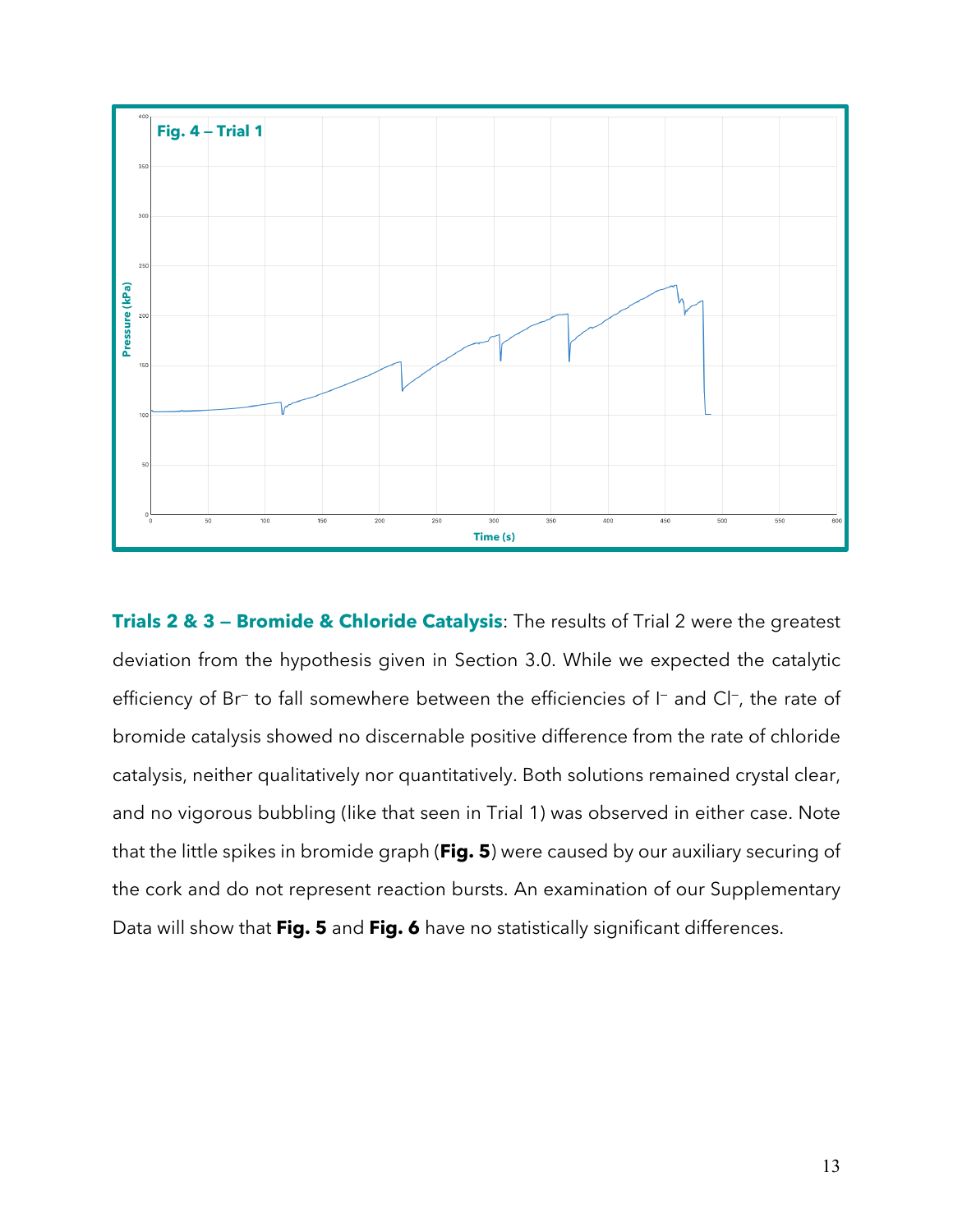

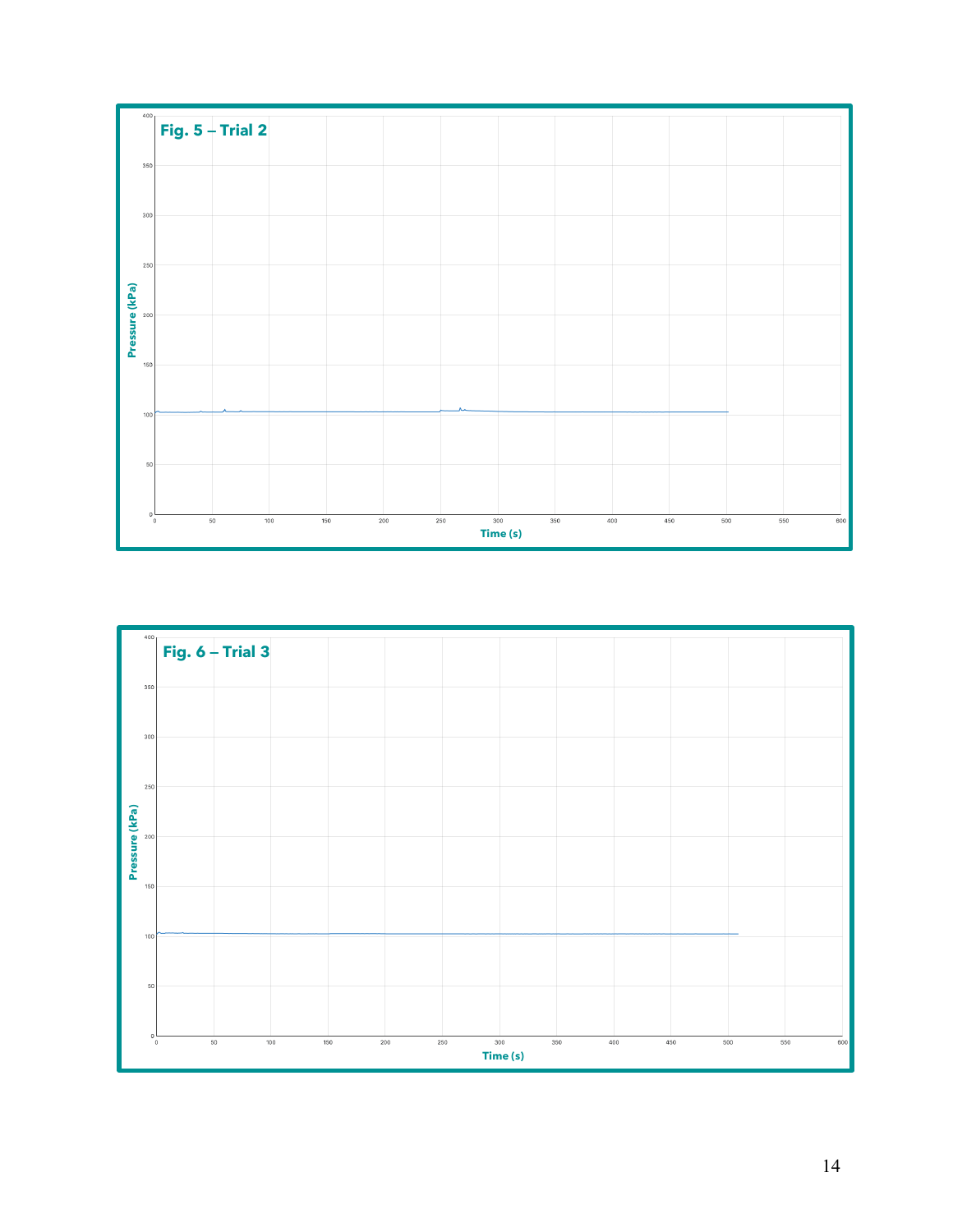**Bonus Trial — Iodide Catalysis**: The qualitative results of the Bonus Trial were identical to those observed in Trial 1. The solution quickly turned yellow, and vigorous bubbling was seen. Quantitatively, the trial yielded similar results to those observed in Trial 1, as can be seen in the graph below (**Fig. 7**). The main difference between the two graphs is that there are less hard pressure drops in the Bonus Trial graph, because this time, we were more prepared for the intense  $O_2$  pressure generated by the reaction.



# 5.2 | Mathematical Analysis for Iodide Catalysis

The qualitative data and graphs presented in the preceding section show that iodide is the most efficient of the three catalytic halogens tested — hands down. But what can we learn from this in terms of mathematical reaction rates of iodide catalysis?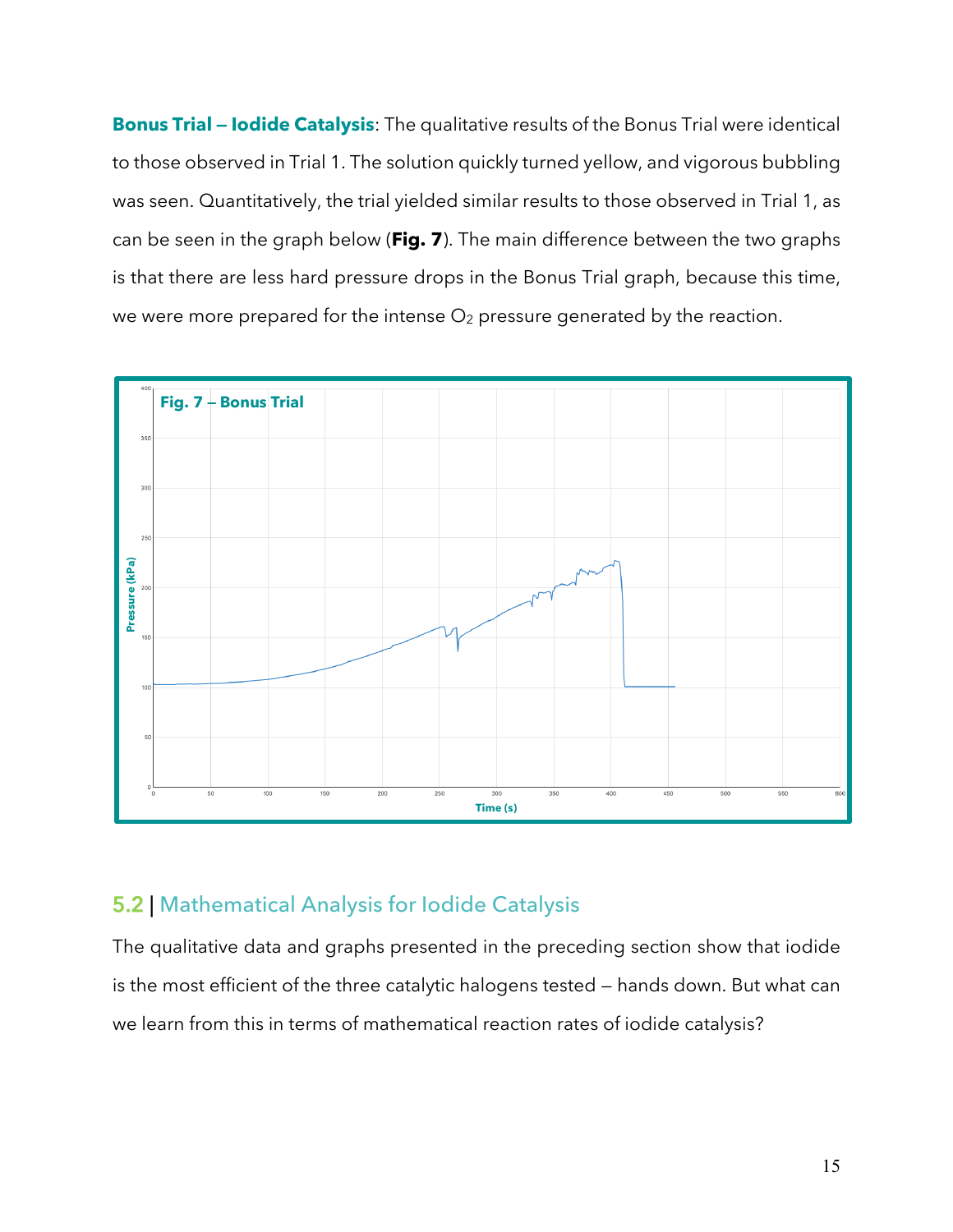**From Pressure to Moles**: The first step in any mathematical reaction rate is to convert the pressure data in the graphs into mole data. Knowing the moles of  $O<sub>2</sub>$  gas produced at a given time *t* would allow us to find the moles of  $H_2O_2$  reacted at *t* via a simple multiplication by 2, thanks to the stoichiometry of the reaction (see Section 1.1). How can we do this? The key comes in the form of the Ideal Gas Law:

$$
PV = nRT
$$

Where *P* = pressure, *V* = volume, *n* = moles, *R* = the Ideal Gas Constant (with the right units!) and *T* = temperature in Kelvins. We know all these variables except for *n*, so the equation is rearranged to solve for *n* as follows:

$$
n = \frac{RT}{PV}
$$

Now we can proceed to insert the values that we know and find *n*. Firstly, *R* will be the Ideal Gas Constant with pressure units in kPa, since these are the pressure units on all of the pressure graphs. This gives the following number:

$$
\frac{8.314 L \cdot kPa}{K \cdot mol}
$$

Secondly, *T* is simply the ambient temperature, measured as 296.05 (see Section 4.3). Thirdly, *P* is a pressure value which we will take from the graph of the Bonus Trial. (As explained earlier, this graph had less hard pressure drops than the graph of Trial 1, making the Bonus Trial Graph more accurate in terms of data recording.) According to the Graphical Analysis software, a value of **223.6 kPa** appears when *t* = **400 seconds**. This is the value that we will insert for *P*, as it arises from a time when the reaction had progressed significantly. Finally, *V* is the only variable which proves somewhat elusive. The question that presents us is, "What is the volume that we should consider the  $O<sub>2</sub>$ gas to occupy?" We have found two main answers to this question.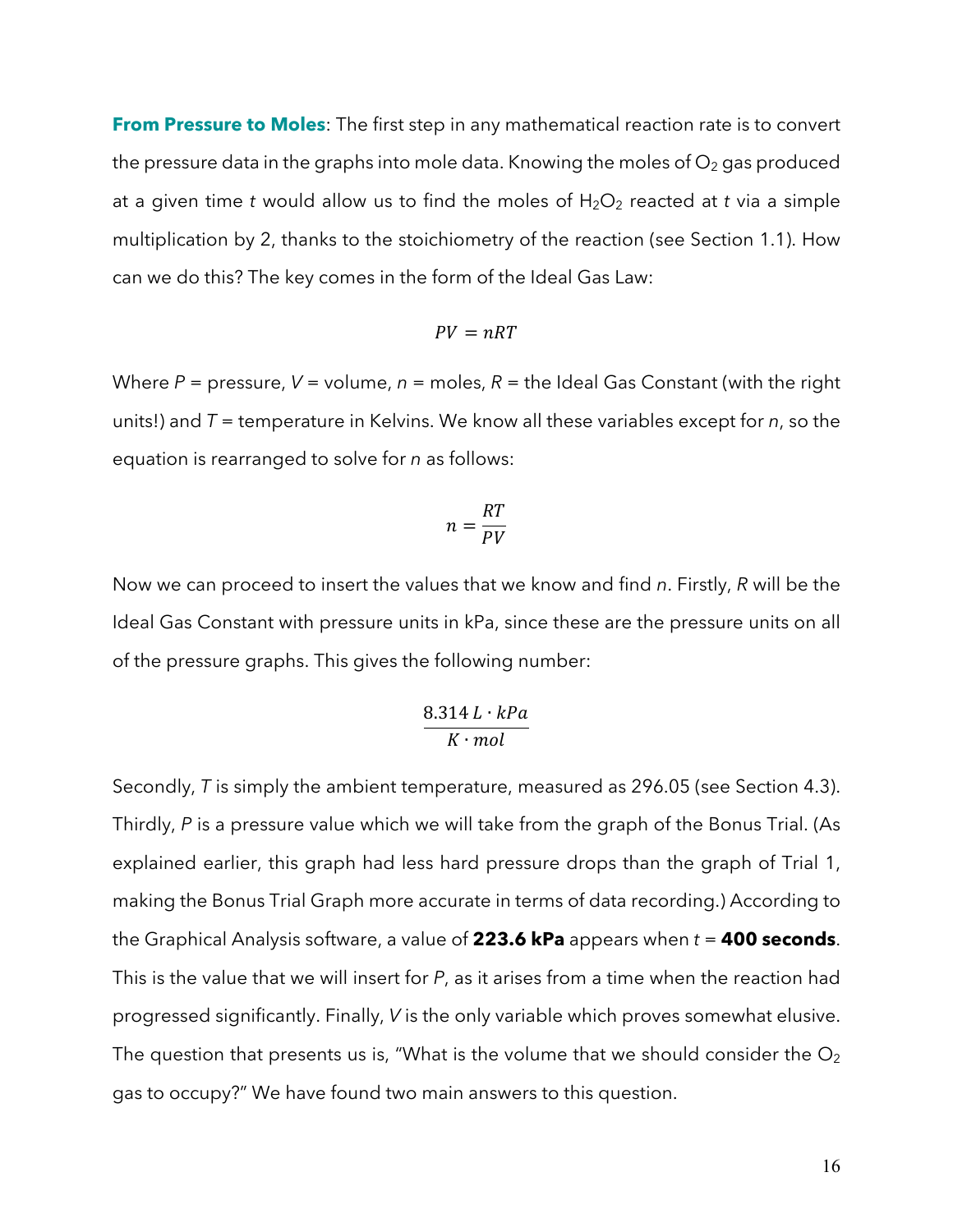According to the Vernier Go Direct® Gas Pressure manual [5], the Pressure Sensor has an internal volume of **0.8 mL**, which is a miniscule **8 x 10—4 L**. Such a value seems too small, and when placed in the Ideal Gas Law, produces value for *n* that seems absurdly small. Thus, it is worth also considering the volume of the tubing running from the flask to the Sensor *and* the volume of the flask neck. To that end, we measured the distance between the solution surface and the bottom of the cork, obtaining a length of 3.0 cm. The diameter of the flask was 2.4 cm, making its radius 1.2 cm. Putting these values into the equation for the volume of a cylinder ( $V = \pi r^2 h$ ) gives us a value of 13.6 cm<sup>3</sup> or 13.6 mL (**0.0136 L**). We can also think of the tubing as a cylinder; its length was measured as 45 cm and its diameter as 0.7 cm, making its radius 0.35 cm. Putting these values into the *V* equation, we obtain a value of 17.3 cm<sup>3</sup> or 17.3 mL (**0.0173 L**). Now we can add both of these values to the original Pressure Sensor internal volume, giving a total volume of **0.0317 L**. This is the more reasonable of the two values but nevertheless, we will run calculations of *n* with both values, beginning with the smaller value.

Putting the values into the equation rearranged for *n*, we obtain the following result:

$$
n = \frac{223.6 \, kPa \times 8 \times 10^{-4} \, L}{\frac{8.314 \, L \cdot kPa}{K \cdot mol} \times 296.05 \, K} = 7.27 \times 10^{-5} \, mol
$$

Multiplying by 2 gives the mole amount of  $H_2O_2$  reacted at  $T = 400$ : **1.45 x 10<sup>-4</sup> mol**. Recalling the initial mole amount of  $H_2O_2 - 0.0264$  mol – this value, after 400 seconds of reaction time seems to be far too small. However, the amount of  $\Gamma$  catalyst initially present was only 0.003 mol, so this value is not impossible — just surprising.

Running the numbers again with the expanded volume gives a more rational result:

$$
n = \frac{223.6 \ kPa \times 0.0317 \ L}{\frac{8.314 \ L \cdot kPa}{K \cdot mol} \times 296.05 \ K} = 0.00288 \ mol = 2.88 \times 10^{-3} \ mol
$$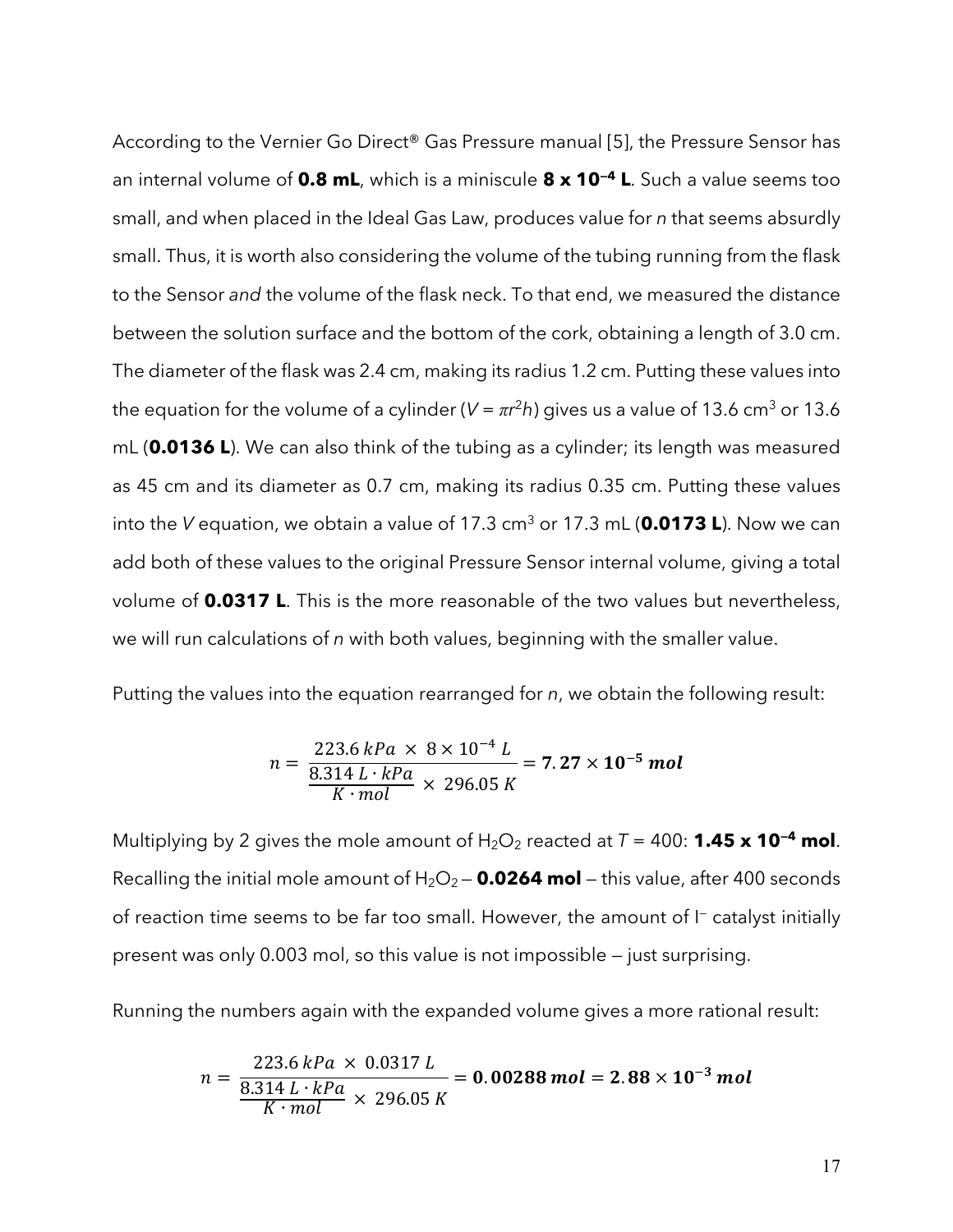Multiplying by 2 gives a much larger (and more reasonable) result for the mole amount of H2O2 reacted after 400 seconds: **5.76 x 10—3 mol**, or simply **0.00576 mol**. For the remaining calculations in this paper, this second value is the one that we shall utilize. Placed alongside the original starting value of 0.0264 mol  $H_2O_2$ , **0.00576 mol**  $H_2O_2$ reacted after 400 seconds seems more reasonable than the alternative value of only 1.45 x  $10^{-4}$  mol, which is considerably smaller.

**From Moles to Rates:** Having decided on 0.00576 mol H<sub>2</sub>O<sub>2</sub> as the value with which to continue, the next natural step might seem to divide the value by the time it took to reach it  $-$  400 seconds. This would produce a rate of catalytic  $H_2O_2$  decomposition of 1.44 x  $10^{-5}$  mol/s. Yet we cannot simply stop with this linear rate, because the real rate is a curve (see **Fig. 7**). Therefore, we must find a *rate law equation* — i.e., an *integrated rate law equation*, which allows for changes in concentration. How can this be done?

Earlier in this paper, we stated that the instantaneous rate law for the iodide-catalyzed decomposition of  $H_2O_2$  is **rate =**  $k[H_2O_2][\ ]$ . But this is only an *instantaneous* rate law, and while the [I<sup>-</sup>] stays constant throughout the reaction (because I<sup>-</sup> is a catalyst), [H<sub>2</sub>O<sub>2</sub>] decreases. However, this equation is still helpful, for it tells us that  $H_2O_2$  – the reactant whose concentration changes over the course of the reaction — is *first order*. Thus, we now know which integrated rate law to use — the **first order integrated rate law**:

$$
\ln[A]_t - \ln[A]_0 = -k \times t
$$

Where *t* is a given time in seconds (400 seconds in this case) and *k* is the rate constant (which we will ultimately calculate). [*A*]*<sup>t</sup>* is the concentration of the reactant in question at the time *t*, while  $[A]_0$  is the initial concentration. A in this case is  $H_2O_2$ , and we know its initial concentration: **~0.44 M** (see Section 4.2). However, we have only calculated a *mole* amount of H<sub>2</sub>O<sub>2</sub> reacted at time *t*. To obtain a [A]<sub>*t*</sub>, we proceed as follows.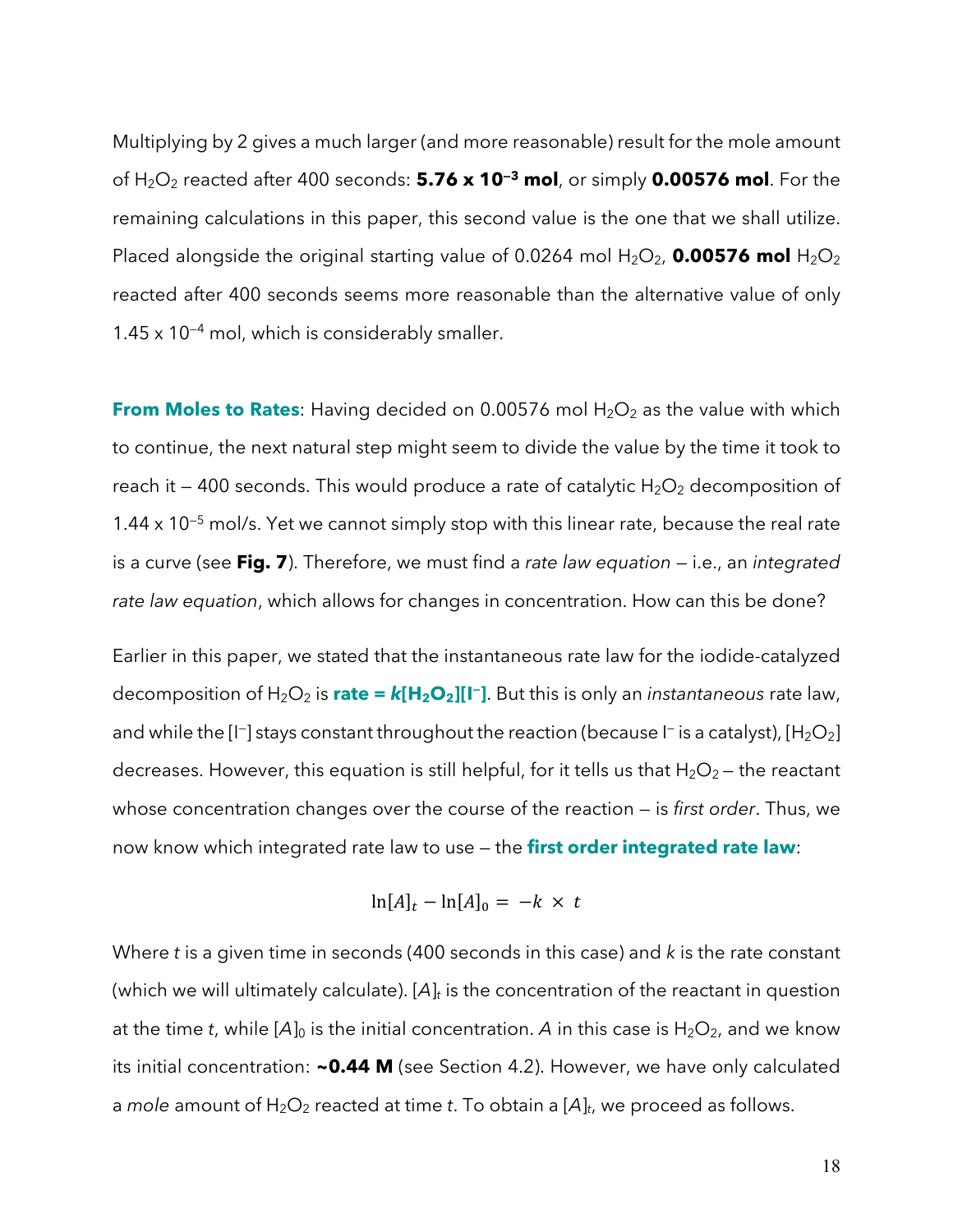Firstly, we subtract the 0.00576 mol (= moles of  $H_2O_2$  reacted after 400 seconds) from the initial mole amount of  $H_2O_2$ : 0.0264 – 0.00576 = **0.02064 mol**. This means that 0.02064 mol H2O2 remains in solution at *t* = 400 seconds. Secondly, recalling the 30/30 ratio of reactant solution to catalyst solution (see Section 4.2), we can treat the volume of the reaction flask solution as a constant throughout the reaction at **60 mL** (**0.06 L**). Then, employing the formula  $C = n/V$ , we find the concentration at  $t = 400$  seconds:

$$
\frac{0.02064 \text{ mol}}{0.06 \text{ L}} = 0.344 \text{ M}
$$

Now we know all the values that we need to solve for *k*, the rate constant, via the first order integrated rate law. First, we will rearrange the equation to solve for *k* as follows:

$$
k = -\left(\frac{\ln[A]_t - \ln[A]_0}{t}\right)
$$

Now, plugging in all of the known values into the rearranged equation:

$$
k = -\left(\frac{\ln(0.344) - \ln(0.44)}{400 s}\right) = \frac{6.15 \times 10^{-4}}{s}
$$

Note that the *k* value is only constant for a given temperature, which we have reported earlier as 296.05 K. Therefore, the integrated rate law equation for **iodide-catalyzed H2O2 breakdown** at an ambient laboratory temperature of 296.05 K is

$$
\ln[H_2O_2]_t - \ln[H_2O_2]_0 = -\frac{6.15 \times 10^{-4}}{s} \times t
$$

Finally, we can use this *k* value to find the half-life (*t*½) as given by the formula:

$$
t_{\frac{1}{2}} = \frac{0.693}{k}
$$

Plugging in the calculated value for *k*, we obtain the following half-life value: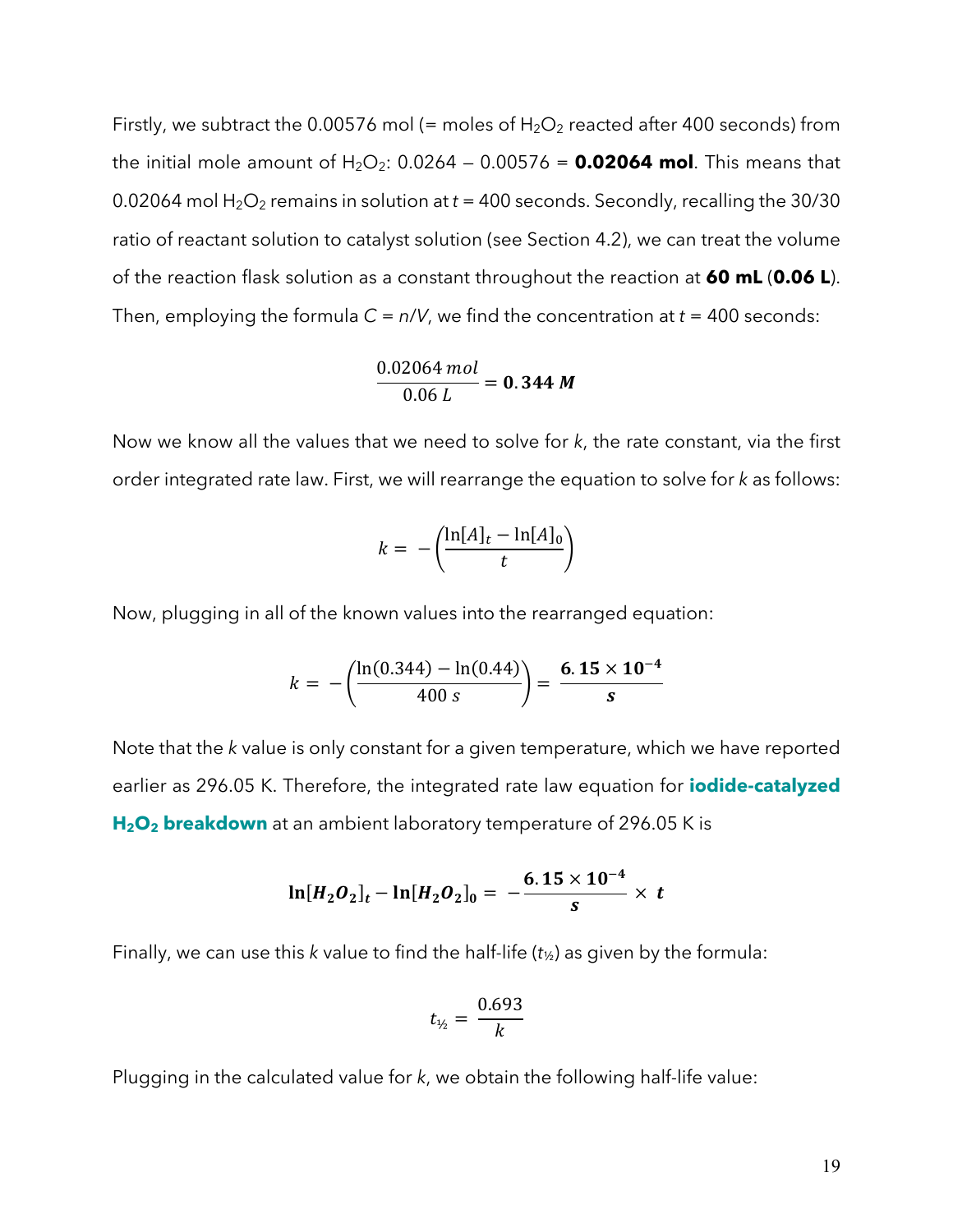$$
t_{\frac{1}{2}} = \frac{0.693}{\frac{6.15 \times 10^{-4}}{s}} = 1127 \, s = 18.8 \, min
$$

Beginning with only pressure-time data, we have derived not only mole amounts of the reactant  $H_2O_2$ , but also the half-life and integrated rate law equation for the reaction!!

## 6.0 | Conclusions and Next Steps

In this experiment, we compared the catalytic efficiencies of the iodide, bromide, and chloride ions for the decomposition of hydrogen peroxide reaction. As way to measure reaction progress, we monitored the pressure from the  $O<sub>2</sub>$  gas generated by each trial and used a software program to graph the pressure data over time. Both qualitatively and quantitatively, our results show that the  $\Gamma$  anion is the clear winner in the catalysis competition, with rates far exceeding those of the bromide and chloride trials, and the Control. The supremacy of iodide as a catalyst for  $H_2O_2$  decomposition is in line with our hypothesis. Moreover, the only notable deviation from our hypothesis was the total lack of disparity between the reaction rates for bromide and chloride catalysis, which were qualitatively and quantitatively indistinguishable.

This leads to a reasonable next step for the reaction — investigating why bromide did not catalytically out-perform chloride like we expected. Such investigation may involve running trials similar to those run in this experiment but utilizing more concentrated solutions of bromide and chloride salts. For it may be that the concentrations utilized in this experiment were too dilute, resulting in zero catalytic activity being observed. Regardless, this experiment shows that of the three halogen anions tested, **iodide** (**I —**) is the most efficient at catalyzing the  $H_2O_2$  breakdown reaction.